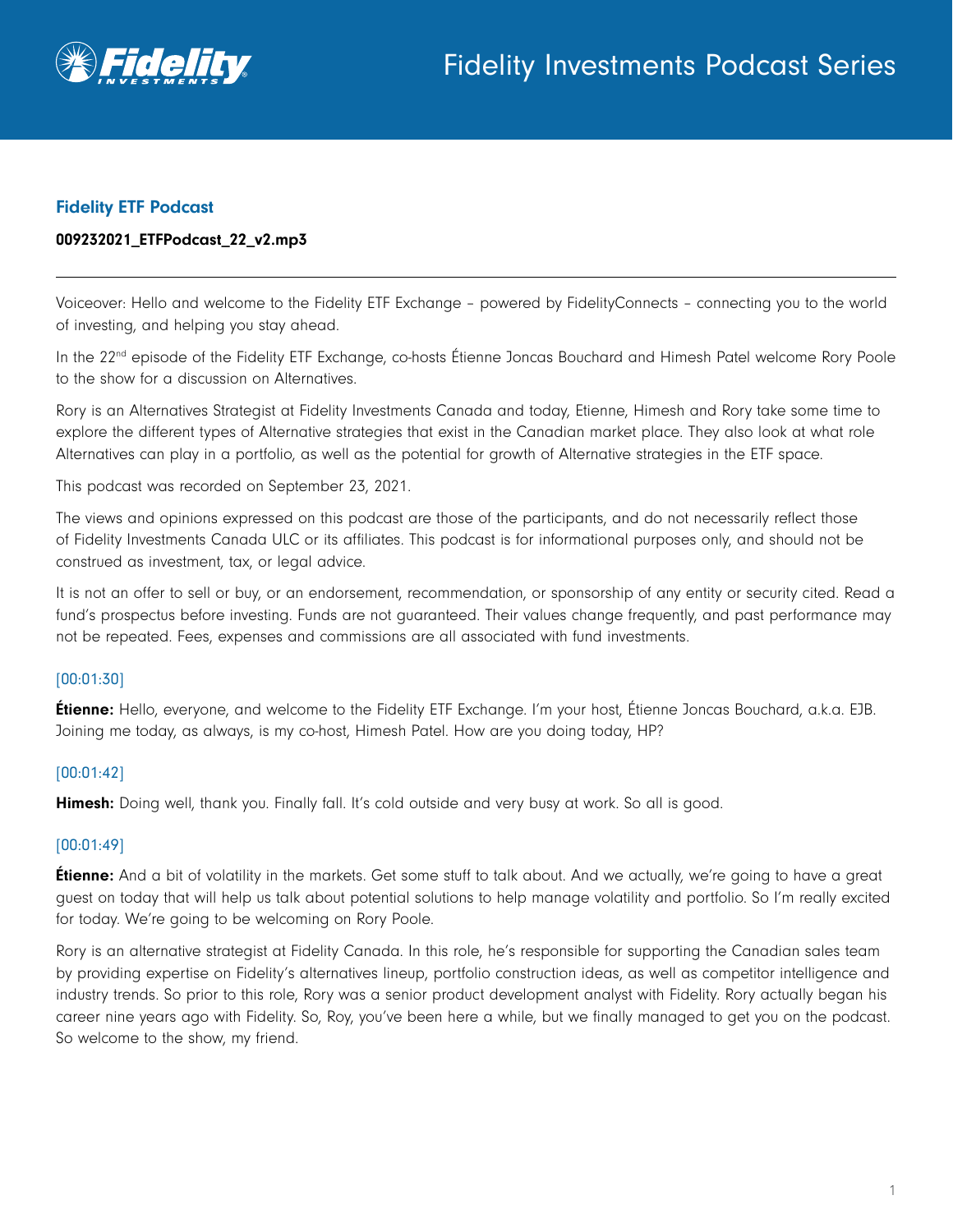

# [00:02:35]

**Rory:** Thanks, guys, appreciate you having me on, and EJB and H.P., I guess I have to go by RP for this.

# [00:02:42]

HP: Rolls off the tongue, rolls off the tongue

### [00:02:46]

**Étienne:** Rolls off your tongue, indeed. Well, thank you so much for joining us. Before I get into asking you some questions, going over today's topic, I always do a little quick recap of our last session. And in that session, HP and I welcomed Cameron Chamberlain back to the show. So that was the second time that he joined us. And we had a long discussion, longer than usual. So thank you for those who bore with us. The rest of the show, we were discussing equities and more specifically regards to portfolio construction, because once again, Cam's role is really focused around portfolio strategy, how to optimize portfolios from a risk and return standpoint.

And the first time we had him on, we really broke everything down in the fixed-income space. But this most recent one, we really took a look at some of the key risk factors to consider when allocating between various equities, some comments on what are the potential issues that Cam encounters in some portfolios. Notably, one that we addressed was home bias. So we tend to invest a little bit more than what is potentially ideal in a portfolio allocation. So we discussed all the intricacies there.

And so for those who didn't have a chance to listen to that and would be interested in doing so, it is available via Fidelity connects on your favorite podcast app or on Fidelity.ca.

All right, guys, let's dive into today's topic. So given obviously our guest, Rory, is a specialist on the alternative side. You know, you guessed it. We'll be talking everything regards to the alt space and we're going to range from liquid alt mutual funds to what is an OM-Type product, what are liquid or excuse me, alternative ETFs. So we'll be identifying some key trends, best practices, most importantly, a deeper dive into how to incorporate them into portfolios. Because at the end of the day, that's why we're here, to help advisors, investors learn about portfolio construction, obviously with a tilt towards ETFs.

But definitely today, we're going to make a little step back and discuss more in depth the alt side. So before we pick your brain, Rory, my first question to you, so that the audience gets a good feel for what it is you do and who you are, can you tell us what a day in the life of Rory Poole looks like?

#### [00:05:05]

Rory: Sure. Thanks, EJB. I probably do a lot of stuff that's similar to what the two of you do in terms of the ETF world, but I just do it specific to Alternative's. Fidelity has entered the alternative market in a liquid form over the last year or so, launching three different solutions. And I'm there to kind of act as a little bit of a liaison or middleman, if you want to call it, between our portfolio managers, our sales folks and advisors at the end of the day. So whether it's providing perspectives on the strategies that we currently offer, helping with some education, because obviously this is a relatively new area for a lot of the retail advisory space across Canada, and providing perspectives on what the competitive landscape looks like and what the potential trajectory is moving forward. That's what I'm kind of here to do. So it's a combination of a bunch of external stuff, but as well, working on a bit of the product development side and the stuff that happens behind closed doors, as I think that we're hoping to become a big player within this area over the years to come.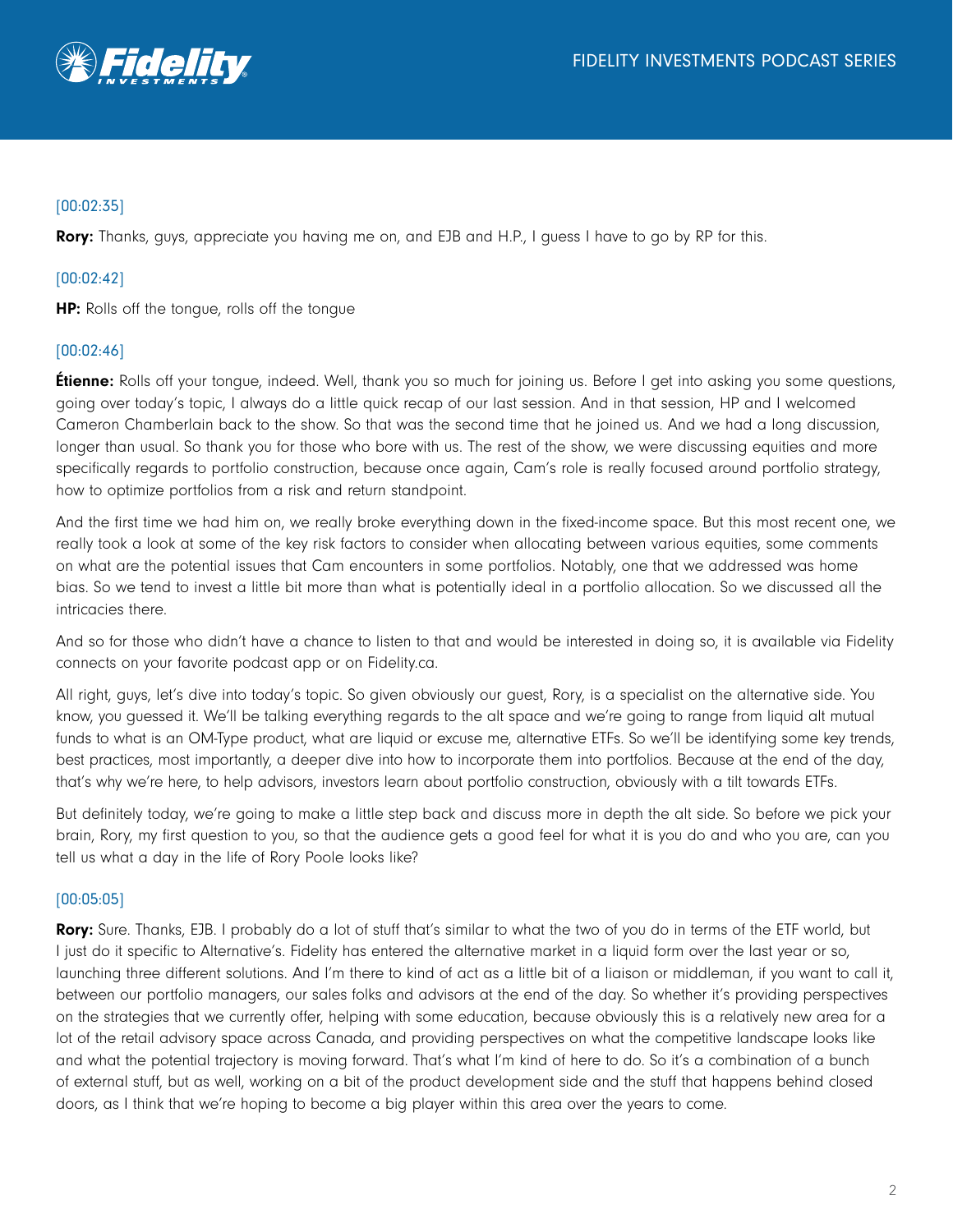

# [00:06:16]

**Étienne:** Awesome. That's great, and I think it's a very interesting role, right, because it's quite unique in the sense that you're working really in tandem with our portfolio management team to, I quess, vehiculate, if you will, their message to our sales team and get that out. And all that to say that, I think, it brings me to my next question, which is you said education. Right? And that is a very core component in understanding, first of all, what does it mean, an alternative fund? What is an alternative strategy? It's quite new. So I think we need to lay some foundations for our audience.

### [00:06:55]

Rory: Yeah, for sure, it's probably the best place to start. And what I would say to people is like, don't overthink it. The name is what it is. The alternatives are really investments that differ from that of traditional stocks, bonds or cash. So the term, I would say, itself covers a variety of different types of assets, strategies or products. And sometimes the definition of what an alternative really is or what constitutes an alternative can differ from person to person. I would say that alternatives can really be anything from certain types of financial investments, so whether that be like hedge funds or private equity, alternatives can also be more material assets like precious metals, even art or wine you could probably consider to be an alternative. I think the commonality across all of those things is that their value over time is not necessarily as impacted by traditional financial market movements.

And there's differing degrees of that. But the point is that what they offer or where and how they choose to invest is something that is a little bit different from that of your plain vanilla stock or bond. And I think from an asset management perspective or in some cases even a little bit more of an academic perspective, there's really kind of five key areas of investment when it comes to alternatives nowadays, and that's hedge funds; private equity or venture capital can be looped into that as well, private credit or private debt, private infrastructure and private real estate. I would say that the art and wine example that I gave earlier is a little bit more the individual consumer or investor level, but hopefully that gives you a little bit of a synopsis in the simple sense of what alts really are.

#### [00:08:52]

HP: Yeah, it's kind of like a catchall bucket of nontraditional equities, fixed-income investing, I guess, right?

#### [00:09:01]

Rory: Yeah, exactly, and again, the space is, as I to refer to it, it's very heterogeneous. There's a lot of different types of opportunities for investors out there, whether they be tangible or non-tangible that you could probably consider as an alternative to what you hold in a stock portfolio or what you hold in terms of a bond fund or something along those lines.

#### [00:09:29]

**Étienne:** It's really interesting. I think one thing that sticks out to me and you mentioned is that, yes, the idea is to differentiate from those typical asset classes that make up the majority of the portfolio. So to me, what resonates is you want something that has a lower correlation to, like you said, typical financial markets. And at the end of the day, this is an asset class where I guess types of strategies that are meant to be great, diversifiers in portfolios. You named a lot of them. I want to play a quick little game with you that I built out. It's four or five questions. It's nothing. It's a true or false.

#### [00:10:05]

Rory: cool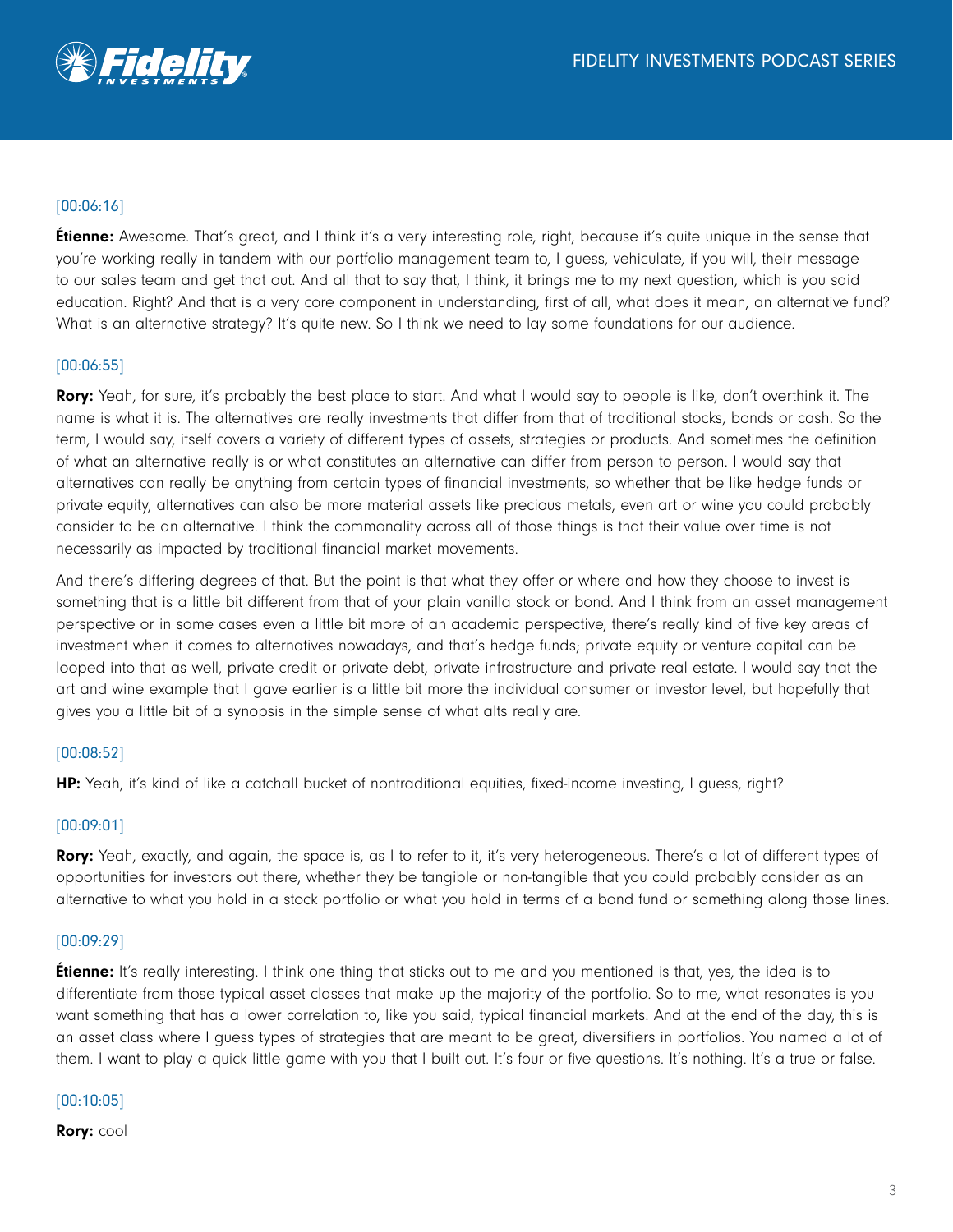

## [00:10:05]

Etienne: And I want you to say true or false. Is it alternative strategy? Why or why not? Quick little recap for each. And I'll start with a couple ones that are kind of out there right now in the media: crypto currencies.

## [00:10:19]

Rory: True.

## [00:10:20]

**Etienne:** True. OK, perfect. You have a little quick comment on why you would argue that those are alternative investment mediums?

### [00:10:29]

Rory: I'm no crypto expert by any stretch. But in terms of Bitcoin and in terms of any of those coins that are out there, they're really seen by many as a store of value, which I think is something that's different. And to the point that you made EJB in terms of they're not products that necessarily carry a lot of, if you want to call it: sensitivity or beta relative to that of traditional stocks and bonds. And with that being the case, I'd consider them an alternative.

### [00:11:03]

**Etienne:** Awesome. All right. What about commodities?

#### [00:11:08]

Rory: I would say physical commodities, true. I would say derivatives of commodities, true. I would say equity of commodity producers, false.

### [00:11:19]

**Étienne:** Good. Like that. Awesome. Real estate?

#### [00:11:24]

Rory: True, for sure. One of the large areas of investment, especially as Canadians. No one's living in a rabbit hole with regards to what's going on in the Canadian real estate market and throw a pandemic into the mix and how that's changed things. Definitely think real estate and hard assets like that will always be considered an alternative.

### [00:11:51]

**Etienne:** Awesome, and I got one last one, and it's kind of linked to the Bitcoin thing, but, and it's also because you mentioned art previously, NFTs or non-fungible tokens.

#### [00:12:03]

Rory: I quess true...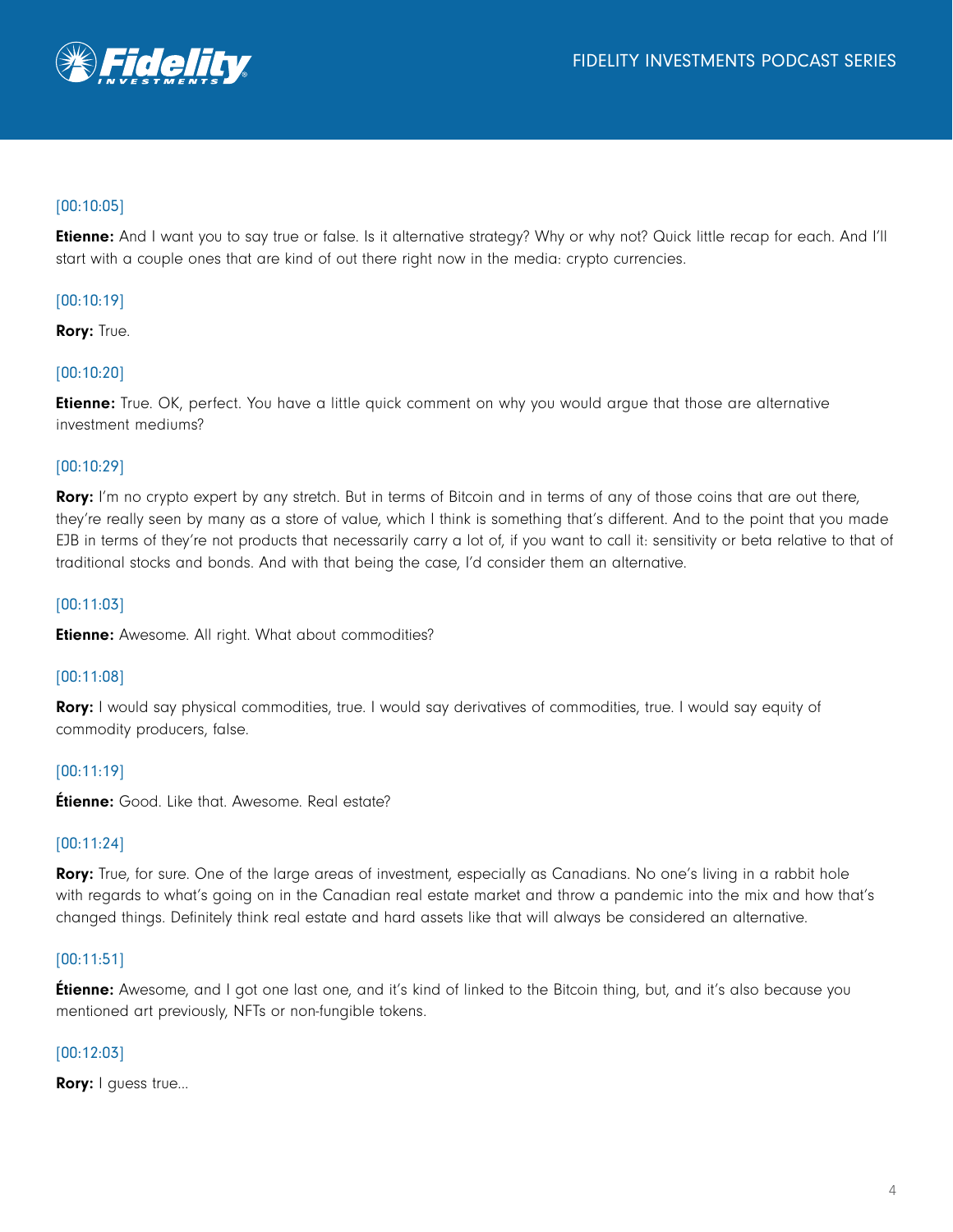

## [00:12:04]

**Etienne:** Is it even investible right now?

[00:12:06]

HP: What in the world is an NFT?

### [00:12:08]

Rory: I guess true. I don't think the academics have got to that yet. But I think that in terms of if you're looking at whether it's a non-fungible token like that, I mean, I think cryptocurrency, it's not the same, but obviously it rhymes with it a little bit. And so with that being the case, I mean, your liquidity might be a little bit tough, but is it an alternative? Yeah, sure.

### [00:12:41]

**Étienne:** Awesome. All right. Well, that's enough joking around. Thanks for doing that. That was cool, that was good. My next question now relates a bit more to the industry as a whole, because now we kind of get it. We got a good understanding of what these strategies are. What are the differences between one another. Why do you think there's been such an extraordinary growth in this industry and what's been the catalyst for this adoption among advisors and even retail investors to allocate towards these types of strategies? Because they've been around for a long time, but it seems like there's been a boom recently.

#### [00:13:17]

Rory: Yeah, for sure. I think that there's a few things from my perspective that's fueled that. The first and probably the most obvious to most is this evolving macro backdrop that we see today as it relates to, in particular, traditional assets. And I think that that's kind of first and foremost. We've been pretty spoiled by a 30-year bull market in bonds with very little volatility. Many pockets of the equity market, if you think about it from a fundamental perspective, are definitely expensive, however, probably justified in some senses by lower rates. But I think institutional participants, when it comes to alternatives, have really led the charge for years. They've been well ahead of the curve when it comes to almost looking on a forward-looking basis, kind of looking at today and saying if we're faced with the environment as to which we're faced with, how do we access strategies or particular assets that are going to give us a little bit something different on a go-forward basis as it relates to risk and reward?

Another thing that I think, which is probably a little bit related to that is actually demographics, to be honest with you. With the amount of wealth and the stage of life that boomers are at nowadays, I think that they've reached the point where they're looking to protect a little bit of that wealth. And any textbook that's out there will definitely tell you that the best way to do that in a portfolio, in a simple sense, is through diversification. And that's exactly what alternatives are there to offer.

Another thing is that with all of this demand, whether it be in the institutional world or whether it be in the retail world, and layering on top of that kind of the reality of the stage we're at with respect to markets comes product innovation. Whether it's private market offerings or whether it's the new regulations that allow for alternative mutual funds, I think that the concepts around alternatives are much more easily attainable and understandable. And they're also heavily marketed, which always, I think helps to drive growth.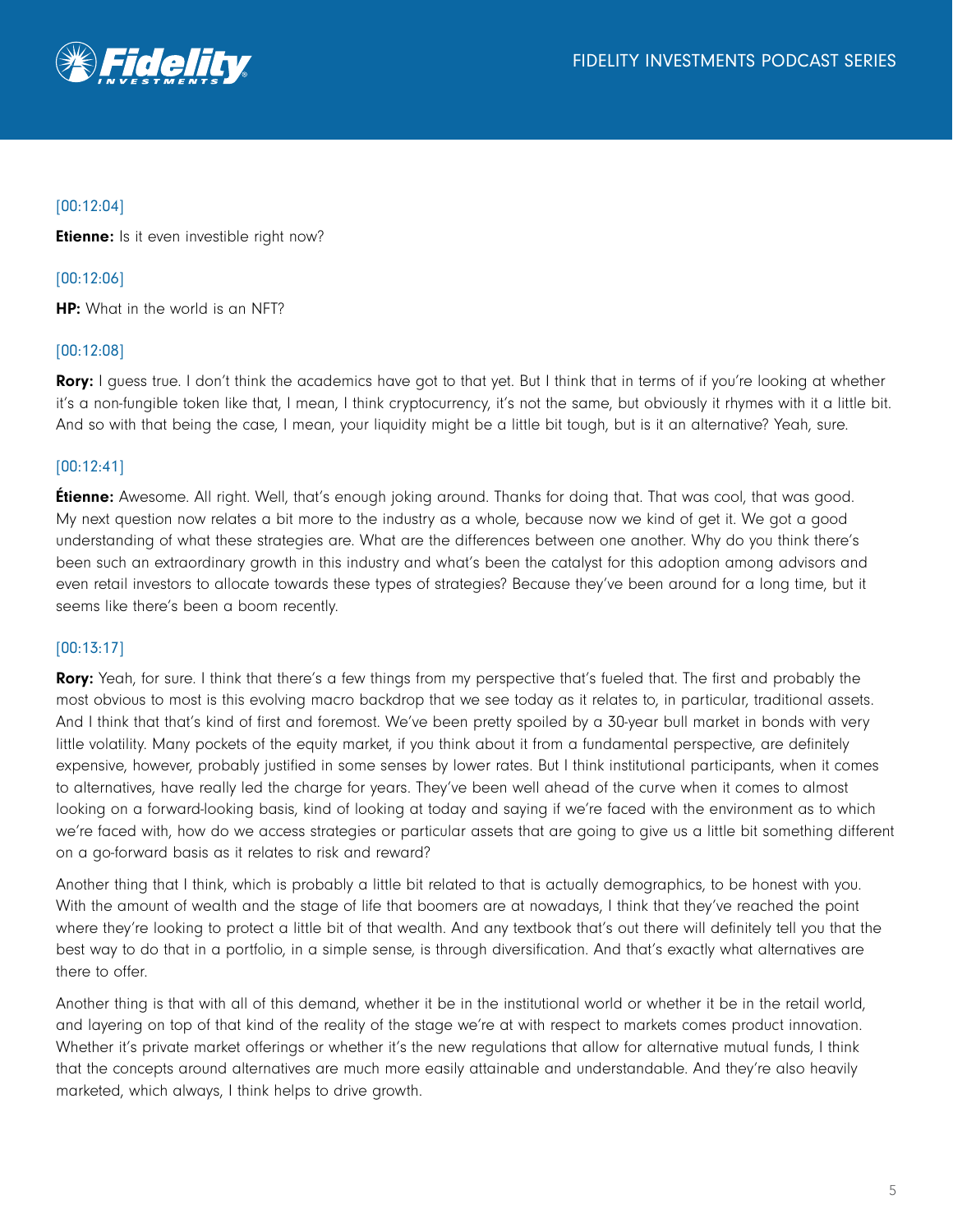

# [00:15:32]

HP: I liked your angle on demographics. I think that's very interesting as well. But just to dig a little deeper into one of your first comments on sort of the evolution. I think it really just stems from the fact that, like you said, we've experienced a bull market, a multiyear bull market in bond markets, a very strong equity market up until last year. And this is a period where we've seen correlations kind of go in the opposite direction between equities and fixed income and your traditional asset classes.

So alternatives really serve that point of diversification in an overall portfolio that the institutional investor was kind of ahead of the game to at first. And like you just mentioned, we're now seeing that flow through to the retail audience via advisors and investors, through the new regulations on liquid alternatives. So I think that a good follow up question is you talked about hedge funds, private market offerings and now liquid alternative products. What are some of the differences or similarities between these types of alternative strategies?

### [00:16:46]

Rory: Yeah, for sure. In terms of if you're looking at like a liquid alternative versus a hedge fund and the traditional mutual fund, there's probably a few things that you can relate or differentiate, I would say, amongst those three types of vehicles. At a high level, I'd say, liquid alternatives really take some of the strategies that have been previously available through a traditional hedge fund offering, and they provide that within the mutual fund vehicle. So if you think of traditional hedge funds versus a conventional mutual fund, the hedge fund tends to be less liquid. So the ability to buy and sell units as a limited partner tends to be on, let's call it, less-than-daily basis, whether it's monthly, weekly or quarterly or anything along those lines. They also require higher investment minimums. In most cases, if it's a private market offering, you have to be an accredited investor. And typically being an accredited investor, not only do you have to meet asset thresholds, but you also have to have a certain amount of money that the hedge fund will require in order to invest in it.

Another thing is that they have little by way of restrictions when it comes to what the strategy can and cannot do. And that could be on multiple different levels. Maybe it's related to leverage, maybe it's related to security concentration, liquidity or illiquidity. The list goes on. But I think liquid Alts kind of takes some of the leverage and shorting flexibility that you typically find within a hedge fund product, where they put some guardrails on it. And the reason being is it's now offered in a regulated instrument, being a mutual, sorry, I should say, a more regulated instrument being a mutual fund. They offer greater liquidity. So liquid alternatives are priced on a daily basis. So every day at 4:00 p.m., it strikes the NAV just like a mutual fund product, so you can buy or sell as an investor. It offers higher regulatory oversight given that it falls under national instrument 81-102, and it's a much more attractive entry point in terms of price. Most liquid alt funds, the initial investment is the same as that of a traditional mutual fund, at least at a company like Fidelity.

#### [00:19:15]

**Étienne:** That's great, that's great answers, and I think it also gives us some insights that you mentioned, for example, is that, you know, the liquidity aspect, I think was a huge proponent also to the growth of the industry. Like, yes, there's the market dynamics, but having the access to these types of products in a mutual fund structure is amazing for the retail advisor and investor.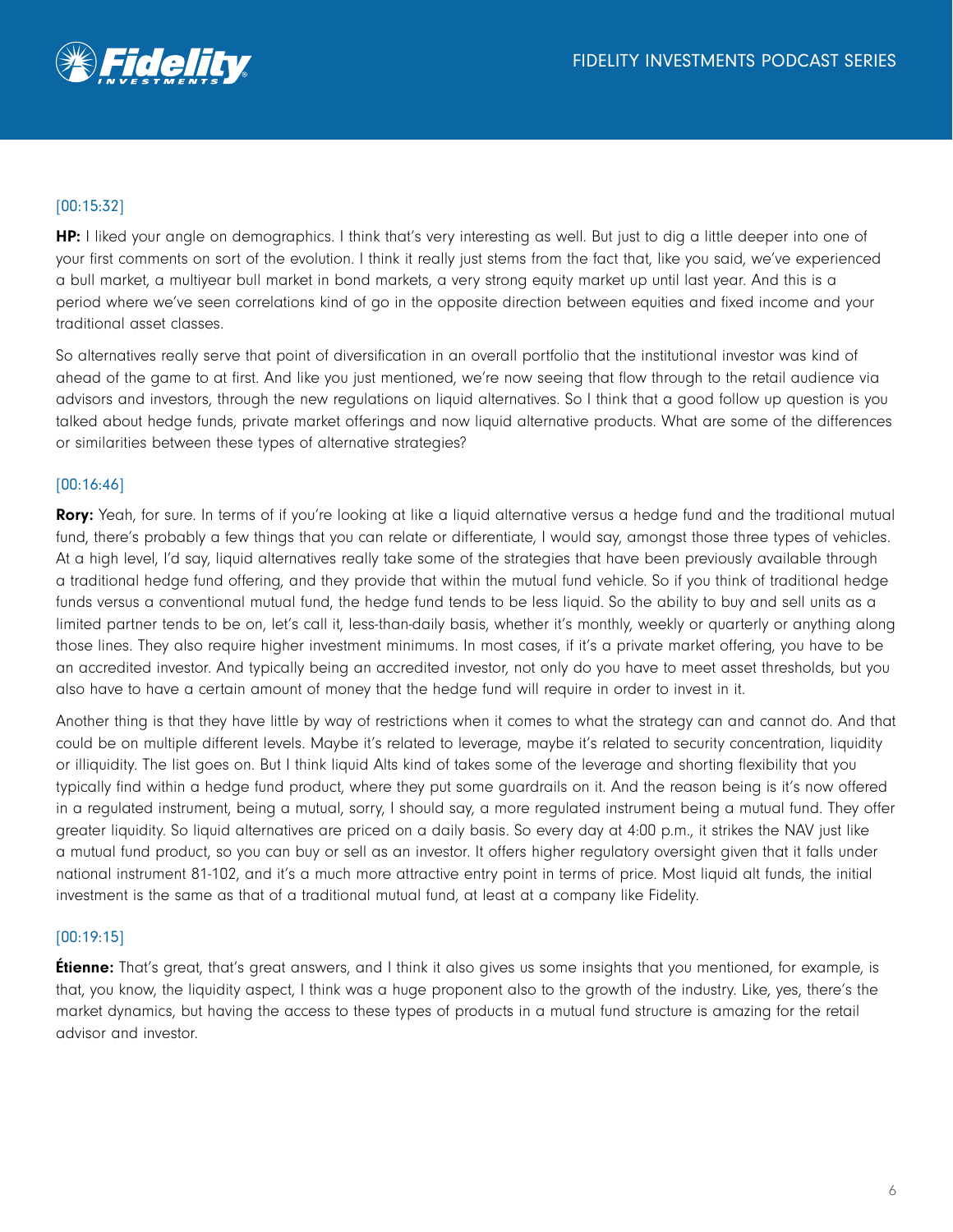

# [00:19:38]

Rory: Yeah, and I would just say on top of that, like, obviously there's some limitations with liquid alts because the instruments that you're actually investing in on an underlying basis have to be liquid. So intraday traded in most cases or there's maybe a small percentage of the portfolio that can be illiquid. But like you would never be able to put, for instance, private real estate or private infrastructure in a liquid alternative product, or at least we've yet to see the ability to do so because of the fact that the actual assets that they're investing in are so lumpy or they require such a long lockup period that it would not be feasible for a portfolio manager to, like, fund redemptions or put capital to work that quickly. They just don't match up.

### [00:20:22]

**Étienne:** or simply provide daily NAV, just assessing the value of what your basket's holding. And actually that brings me to my next point. Actually, I'll ask HP first and Rory, feel free to jump in after. We've definitely seen more growth on the fund side. How do you think we're starting to see a lot more of these strategies, maybe a little bit more simple strategies find its way through an ETF vehicle? And do you think the ETF can support these types of strategies HP, or is it you know, maybe? It depends, obviously, I think might be the answer. But what are your thoughts on the ETF vehicle to operate alt strategies?

### [00:20:57]

HP: I think it really depends. So, we look at the Canadian ETF industry and we've got about five billion dollars in, quote unquote, alternative ETFs. Now, a large share of that AUM is recently just been increased just because of the rise of these cryptocurrency ETFs, which are categorized as alternative. But this is a category that I think is very ripe for growth and has continue to grow as the ETF industry is experiencing tremendous amounts of growth this year as well. So, in terms of the underlying strategies and the liquidity of it, I think it really depends. So, for example, for some of these cryptocurrency ETFs out there, these can be relatively high compared to your traditional mutual funds. So you can pay somewhere between one percent to one and a half percent.

But one thing that we talk about with ETFs specifically, not as often, but I think something that's big for a lot of investors is the cost of trading. So, when you're talking about making markets in the underlying securities or the underlying investments in an ETF, if they're not as liquid, then you're going to be paying a spread or a difference from the market price versus the NAV. And for a lot of these alternative ETFs, those spreads can be quite significant in the range of 50 to 100 basis points. So another point five to one percent.

So the all-in cost can actually be a lot more expensive than what you might see on the cover of the vehicle. Right? So I think it really depends. But there is a lot of growth in your traditional, I guess not traditional, but your more liquid type of alternative strategies, like market-neutral strategies, like private or long/short equities. Those tend to be a lot more liquid, obviously, because the underlying securities are just equities, which is a very liquid market. And for those types of ETFs, spreads can be really tight. So I think the range really depends.

And again, this is a scenario where if you're looking at a particular ETF, you really, really need to look at what's the underlying holdings, what the ETF is, what the investment strategy is of the ETF, to understand what the all-in cost is and what the liquidity might be.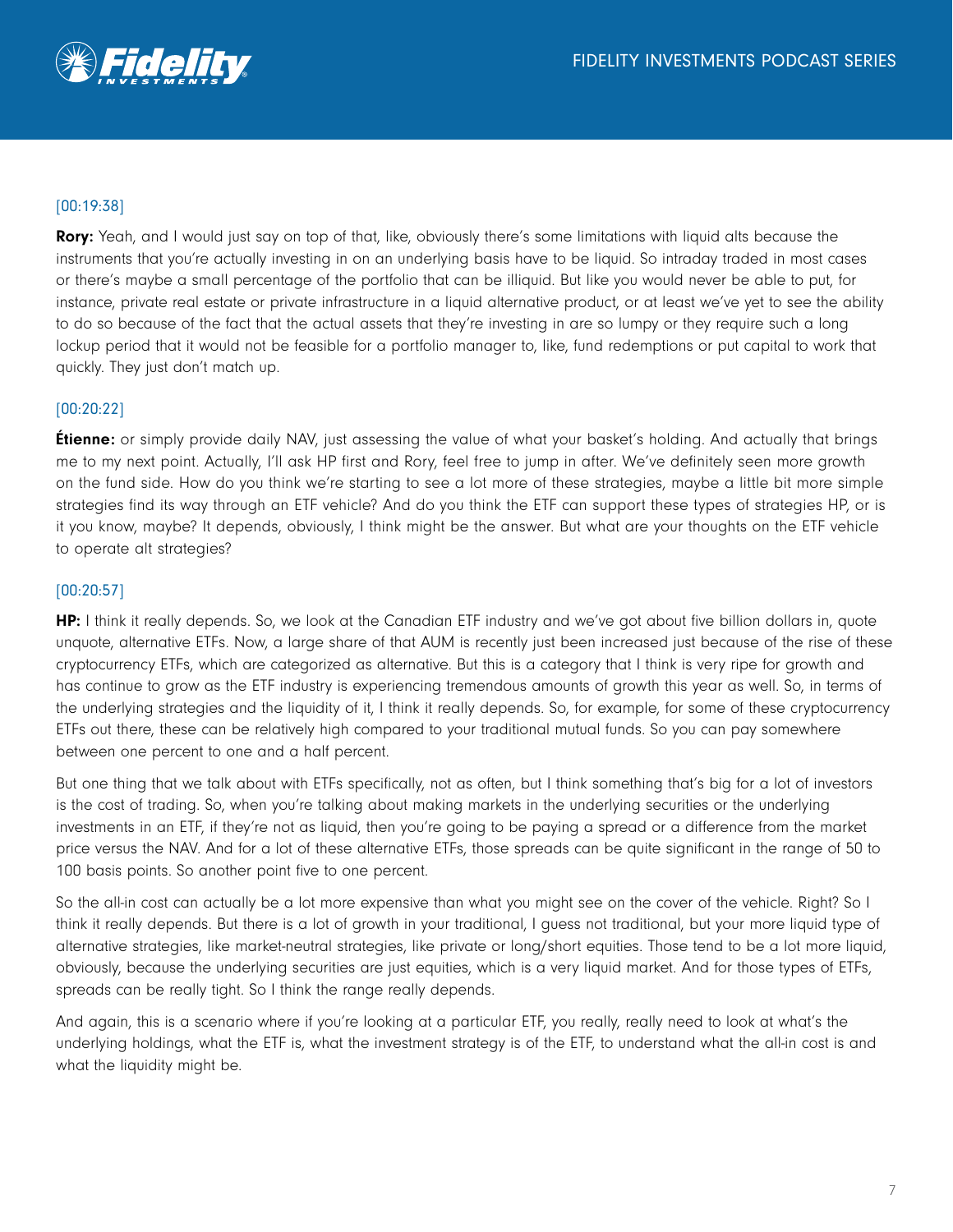

## [00:23:23]

Rory: Yeah, and I think that I would just add on to what HP just said in that the flows definitely skew within the liquid alt space towards mutual funds. I think that there's probably a few reasons behind why that's the case. But another kind of added dynamic is that this space right now is very much active. So there's not a lot of systematic or passive that's currently in there. And I can imagine, I can't speak, but I've been in conversation with before with market makers as it pertains to some of these products and the fact that there is dual directionality on them and the fact that they are active. So from a disclosure standpoint, hedging inventory can be can be tricky with some, it can be easier with others. So to your point, it really depends in terms of how that how that mosaic of different variables really factor into spreads, in particular as it pertains to the liquid alt ETFs.

#### [00:24:30]

**Étienne:** All right. So I guess to summarize that is that it depends on what the underlying is and what the manager is trying to do with those underlyings. So, once again, I think this is an area that the ETF industry might grow going forward, especially given what you said, Rory. We're getting we're starting to see a lot more active ETFs in the marketplace, and either market makers and or asset managers getting more comfortable with that idea being the fact you don't necessarily have to disclose your holdings on a daily basis like you would in a pure, passive solution.

We've got like five minutes or so left. Guys, I want to switch the conversations really quick to portfolio construction. And Rory, I want you to, if possible, you know, give us an idea of, if you start with a balanced model or a classic portfolio that you see among many advisors, let's say a 60/40 or 50/50 allocation to equity and fixed income, what would you say is a reasonable allocation to alts? Obviously we're generalizing here because for every client is very different. But, how would you incorporate alts for, say, a large majority, a majority of investors?

#### [00:25:41]

Rory: Yeah, I think that there's a line, right? Alts, generally speaking, are not meant to be big core positions within a retail investor's portfolio, especially if they are more illiquid. So more on the private market side of things. Liquid alternatives lend themselves pretty well towards that. But I think that that's the big elephant in the room these days, EJB, is the question of, OK, where does the 60/40 portfolio go from here? And what do I do as an adviser or an investor in order to adapt to that? And although it's a really understandable question, as you mentioned, based on different investor scenarios, it's very much dependent on those in terms of the advice that I would give someone.

But I think the obvious answer for many nowadays is take kind of 10 to 20 percent out of your traditional fixed-income exposure and put it into alts. And I think a lot of that just has to do with really the perceived headwinds that we may be faced on a go-forward basis as it pertains to traditional fixed income. And I think that that might work for some people, but it also probably doesn't work for many out there. I think alternatives generally carry a higher risk rating at a lot of dealers out there, whether you be in an advice setting or in a DIY setting, despite their actual volatility profile, which in many cases tends to be lower.

But it can lead to issues for an investor from a KYC perspective. So to use our example before of like a boomer who is worried about fixed income on a go-forward basis. But when you look at it from the dealer's perspective, you're actually adding risk to the portfolio just based on how the security is actually labeled. That can be tricky. So I think, honestly, if it were me right now, and this is a very broad answer, but I'd probably take equally from both. So call it 10 percent from equity and 10 percent from traditional fixed income. And the reason being is that that way you're not necessarily making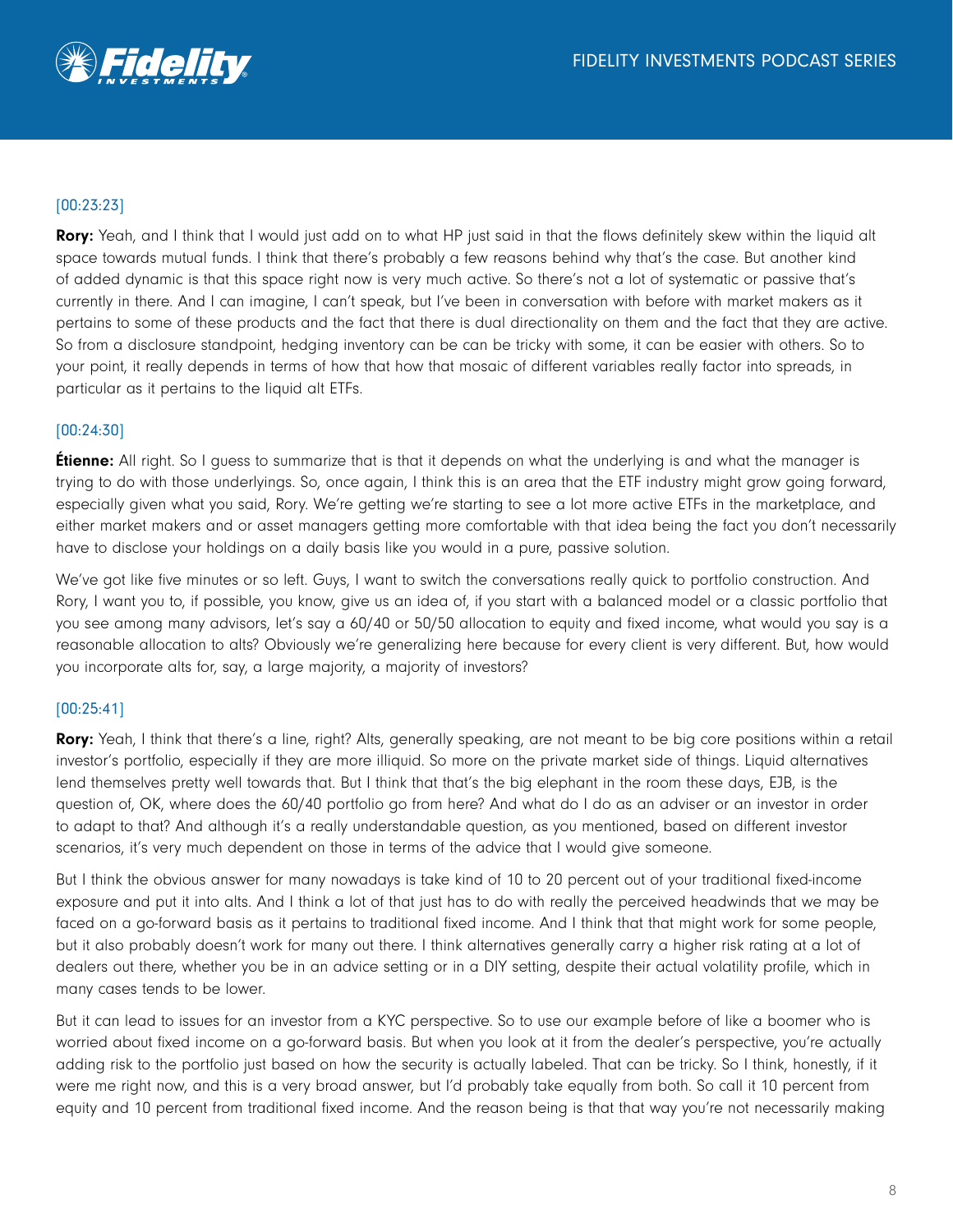

a call you may or may not regret as it pertains to the two larger traditional asset classes. And with that being the case, like you're really utilizing alternatives for the way that I think that they should be utilized, which is further diversification and improving an investor's compounding potential over time. And on top of that, I would say don't use one product, use a few different types of products. So whether it be an equity long/short fund and a market neutral fund or a multi-strategy or credit long/short so that you're providing different types of exposures within that little carve out, if you want to call it, and eliminating some of the key man or key manager risk.

#### [00:28:40]

HP: Yeah, that's a great point you make on risk, because I think that's first and foremost, especially when you're reallocating a 60/40 typical portfolio. I think the conversation also needs to expand to if you're considering alternatives as a sleeve in a portfolio, what are you really trying to achieve? Right? And you kind of alluded to it by saying spread it across different products or different strategies. One example I think we can all agree on is the growth of this private credit strategy in the space where because fixed-income yields are so low across the globe, this is where a lot of investors are flocking to in terms of investing their alternatives budget because you can get attractive yields.

But again, like you said, that comes with very not incremental, but additional risk in terms of the overall portfolio. So if you're trying to get that additional yield, you're obviously going to have to take a little more risk for that. Or if you're trying to reduce the volatility of the portfolio, increase the diversification. A market-neutral strategy might work in that scenario as well just because it has a very low beta, almost zero in most instances and gives you that diversification from an upside and downside perspective. So I think that's a very, very good point about talking about risk. And in the overall portfolio context.

#### [00:30:07]

Rory: That's one thing that you can't paint everything with the same brush and the constant question these days of like, what do I do with a 60/40 portfolio? It's like, well, there's a ton of different things you can do with a 60/40 portfolio. It just depends on what the investor or the advisor, for that matter, or the institutional participant like. What are they looking to achieve with the fund that they're looking to invest in? What exposure within their portfolio right now are they looking to augment? Maybe they're perfectly fine with their traditional fixed-income holdings that pay them a coupon quarterly. And when the equity market goes through the floor, they're pretty steady. So, I mean, it's not necessarily a one size fits all.

#### [00:30:49]

**Étienne:** One comment that I like that you said Rory also is, you know, maybe for you and like you said, don't treat every portfolio the same. But to take away equally from equities and fixed income is probably not a bad idea. What Himesh mentioned also earlier is, you know, some things that we've seen recently is selling fixed income because the outlook is relatively, you know, a lot of headwinds there. And then you find yourself maybe a little bit more correlated to equity markets than you found, because maybe also you haven't diversified your alt exposure and you've chosen something that might not be exactly what you're looking for.

So the last thing I'd say before we wrap it up is just make sure you know what you're buying, because they're not necessarily as simple strategies as, for example, a pure equity strategy. To understand what the portfolio manager is doing, what the objective is, I think is super important in this space, given you're taking away from those traditional asset classes. So that's my two cents. But I'll let you, Rory, with a little closing thoughts before we wrap it up.